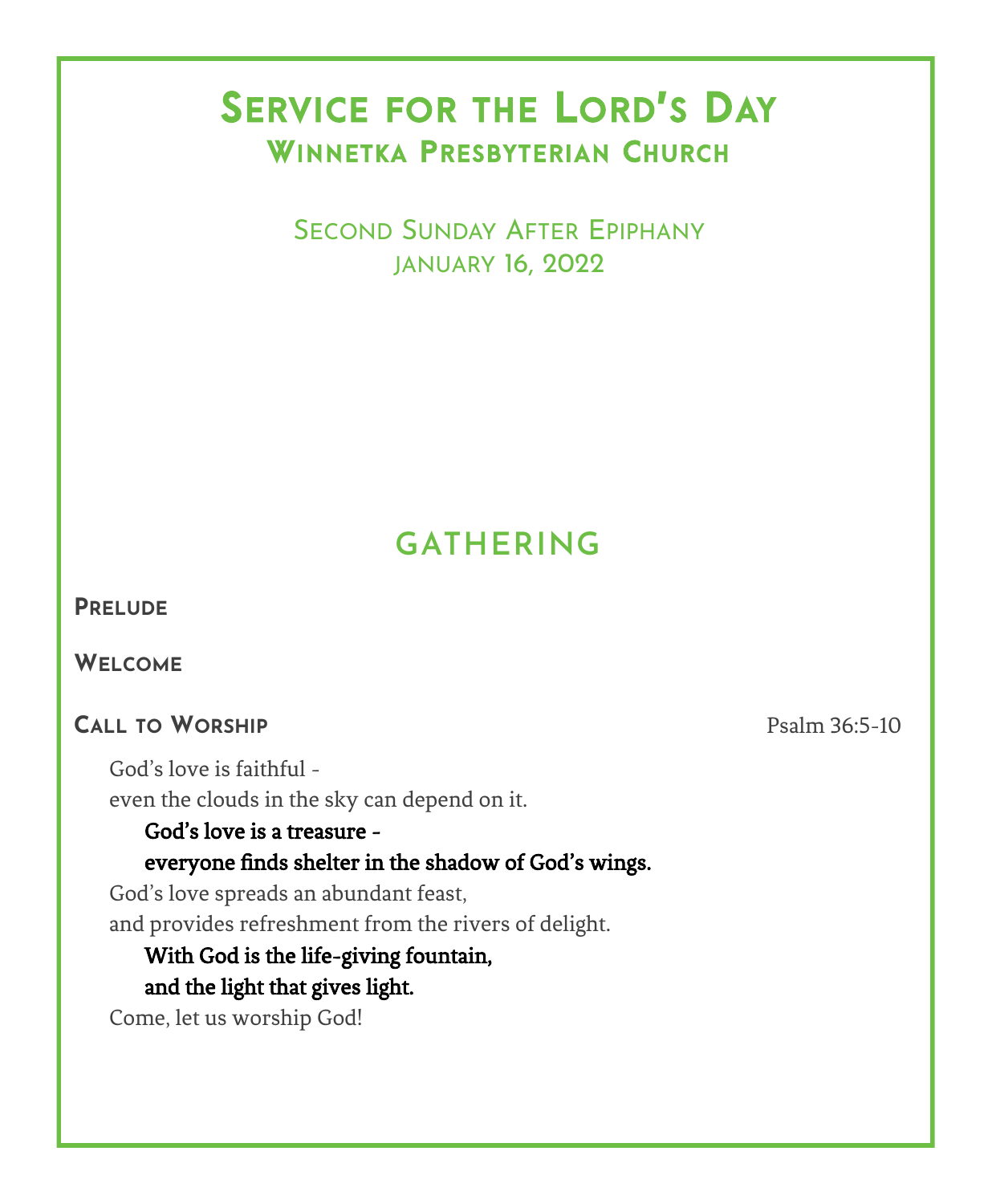I will bless the Lord, and praise him evermore. In his name my trust shall be; I will sing his praise and triumph in his grace, for his righteousness avails for me.

With his own right hand he leadeth me, and the way grows bright as I go; for with him I walk by the rivers of delight, where the living waters gently flow.

I will bless the Lord, whose tender loving care has been with me all my days; he has filled my life with mercies ever new, and merciful are all his ways.

I will bless the Lord, my Shelter and Defense, I will fear no ill; Though I walk alone the valley and the shade, his rod and staff shall comfort still.

### **PRAYER OF CONFESSION**

Loving God, we long to be your faithful people, but our good intentions run out, and we come up empty. For all the ways we have sinned, forgive us. Change us - like water into wine to become what the world lacks, that all people may know your justice and love.

### **WORDS OF ASSURANCE**

**CHORAL RESPONSE** O Lord, Open My Lips

O Lord, open my lips, and my mouth will declare your praise. Make haste, O God, to deliver me; make haste to help me, O Lord. Glory be to the Father, and to the Son, and to the Holy Spirit; as it was in the beginning, is now, and will be forever. Amen.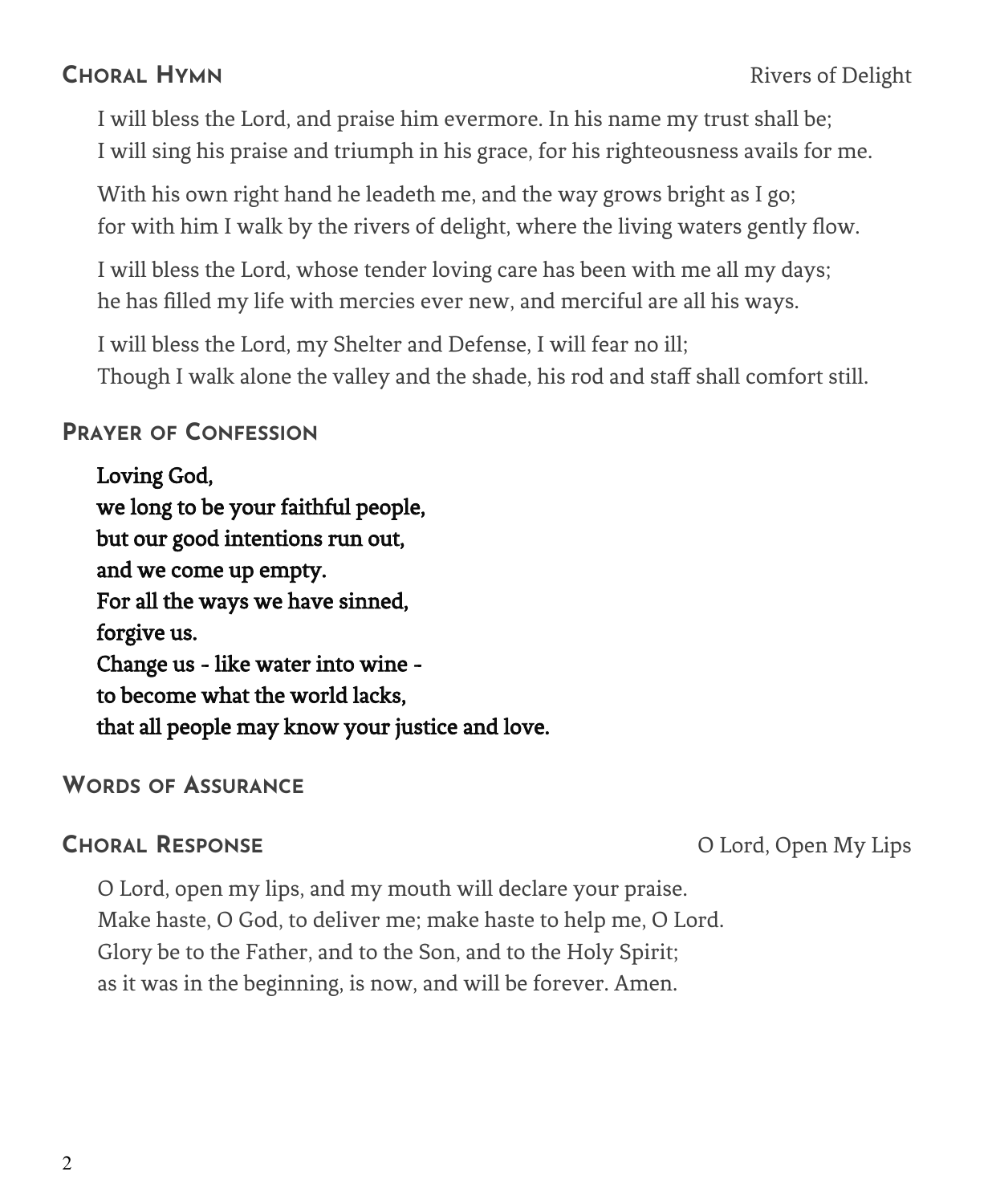## **LISTENING**

### **PRAYER FOR ILLUMINATION**

This is the word of the Lord. Thanks be to God.

**GOSPEL** John 2:1-11

**SFRMON** Rev. Paul Gilmore

## **RESPONDING**

**MUSICAL RESPONSE** As the Bridegroom to His Chosen

As the bridegroom to his chosen, as the shepherd to his flock, as the parent to the child, as the key is to the lock, so, Lord, are you to me.

As the bride is to her loved one, as the morning to the lark, as the evening to the sunset, and the moonlight to the dark, so, Lord, are you to me.

As the music to the dancing, as the bread to the meal, as the doctor to the ailing, as the medicine to heal, so, Lord, are you to me.

As the jewel to the setting, as the blackbird to the nest, as the light within the lantern, as the night is for our rest, so, Lord, are you to me.

As the sunshine to the heavens, as the picture to its frame, as the apple to the fruit tree, as the clouds are to the rain, so, Lord, are you to me.